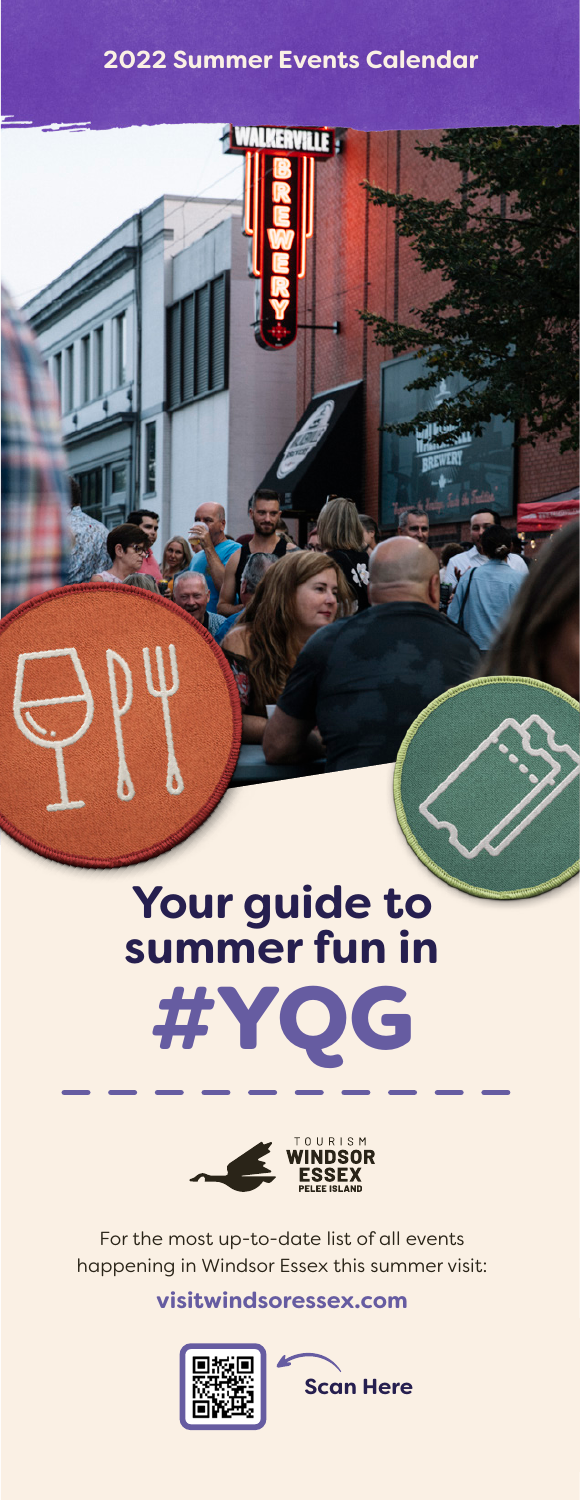

| <b>Festival of Birds</b>                                                 | Now - May 23 | Point Pelee National Park,<br>Leamington              |
|--------------------------------------------------------------------------|--------------|-------------------------------------------------------|
| <b>Hillman Marsh Shorebird</b><br><b>Celebration</b>                     | Now - May 31 | <b>Hillman Marsh Conservation</b><br>Area, Leamington |
| The Queen's Platinum<br><b>Jubilee Celebration</b>                       | May 20 - 22  | Downtown Amherstburg                                  |
| <b>City of Windsor Birthday</b><br><b>Celebration &amp; Mayor's Walk</b> | May 21       | Downtown Windson                                      |
| <b>Spring into EPIC</b>                                                  | May 28 - 29  | <b>EPIC Wineries, Essex County</b>                    |

## **JUNE**

| <b>Windsor Ribfest</b>                                                     | June 3 - 5                  | Riverfront Festival Plaza,<br>Windsor      |
|----------------------------------------------------------------------------|-----------------------------|--------------------------------------------|
| <b>Art in the Park</b>                                                     | June $4 - 5$                | Willistead Park, Windsor                   |
| <b>Poutine Fest</b>                                                        | June 9 - 12                 | Riverfront Festival Plaza.<br>Windsor      |
| LaSalle Strawberry<br><b>Festival</b>                                      | June 9 - 12                 | Vollmer Complex, LaSalle                   |
| <b>Leamington Fair</b>                                                     | June 10 - 12                | Leamington Fairgrounds,<br>Leamington      |
| <b>Ribs and Ragtime</b>                                                    | June 11                     | Amherstburg Freedom<br>Museum, Amherstburg |
| <b>McGregor Music Festival</b>                                             | June 12                     | McGregor                                   |
| <b>Taste of Tecumseh</b>                                                   | June 17 - 18                | Lakewood Park, Tecumseh                    |
| <b>Carrousel of the Nations</b>                                            | June 17 - 19 &<br>$94 - 96$ | Windsor, Essex & Leamington                |
| <b>Serenity Lavender Festival</b>                                          | June 24 - 26                | Serenity Lavender, Colchester              |
| <b>Kingsville Highland Games</b>                                           | June 25                     | Lakeside Park, Kingsville                  |
| <b>Amherstburg Fort Malden</b><br><b>Horticultural Society Garden Tour</b> | June 25 - 26                | Various Homes, Amherstburg                 |
| <b>Woofa-Roo Pet Fest</b>                                                  | June 25 - 26                | Libro Centre, Amherstburg                  |
| <b>Ford Fireworks</b>                                                      | June 97                     | Windson Riverfront, Windson                |

# **JULY**

| Downtown Amherstburg<br>July 1<br>Festival                                                                  |  |
|-------------------------------------------------------------------------------------------------------------|--|
| <b>Kingsville Canada Day</b><br>July 1<br>Kingsville<br><b>Celebrations</b>                                 |  |
| Lakeshore Canada Day<br>Millen Park, Lakeshore<br>July 1                                                    |  |
| Leamington's Canada Day<br>July 1<br>Leamington<br><b>Celebration</b>                                       |  |
| <b>Tecumseh Canada Day</b><br>Lakewood Park, Tecumseh<br>July 1<br><b>Celebrations</b>                      |  |
| <b>Windsor Canada Day</b><br>Wyandotte St. from<br>July 1<br>Devonshire to Alymer, Windsor<br><b>Parade</b> |  |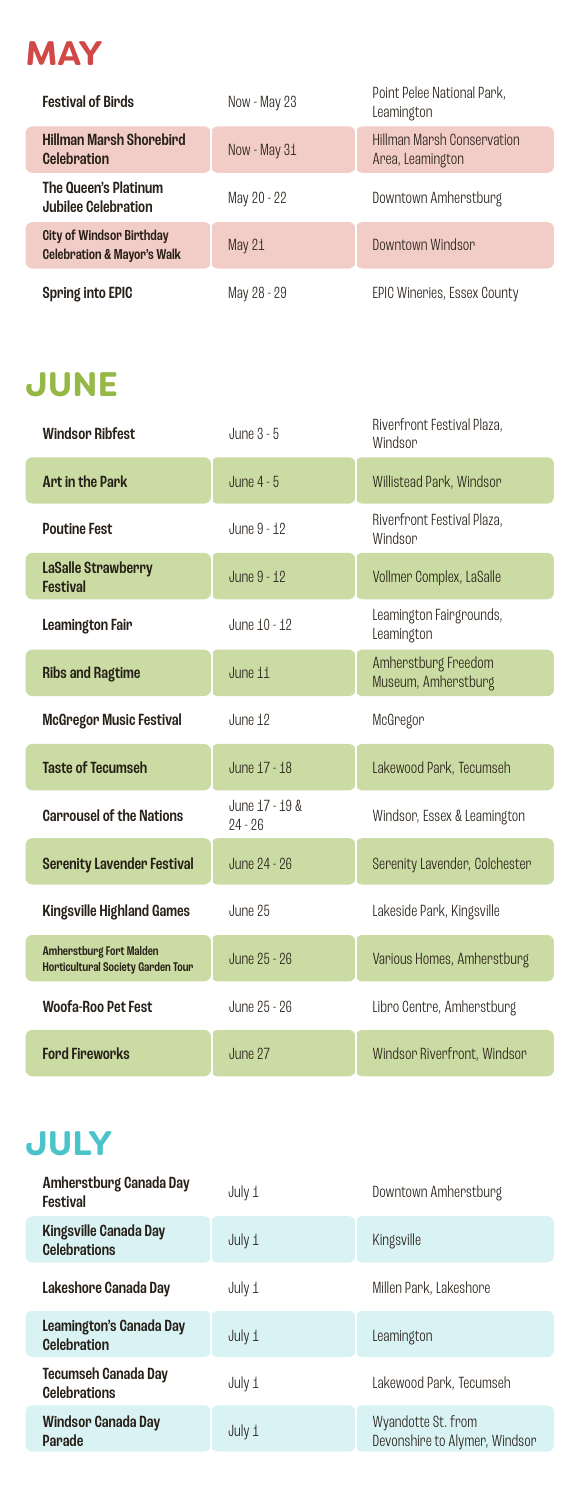#### **JULY** Continued

| <b>Walkerville BIA Art Walk</b>                             | July $1 - 2$ | Walkerville, Windsor                       |
|-------------------------------------------------------------|--------------|--------------------------------------------|
| <b>Arts at the Marina</b>                                   | July $2 - 4$ | Leamington Municipal Marina,<br>Leamington |
| Tecumseh 100th<br><b>Anniversary Celebrations</b>           | July $2 - 4$ | Tecumseh                                   |
| <b>Hiram Walker Celebration</b><br>& Statue Ceremony        | July 2       | Walkerville, Windsor                       |
| <b>Essex Fun Fest</b>                                       | July 7 - 10  | Essex Sports Complex, Essex                |
| <b>Lakeshore Art and Culture</b><br><b>Festival</b>         | July 9       | Lakeview Park, Lakeshore                   |
| <b>Belle River On the Lake</b><br><b>Sunsplash Festival</b> | July 14 - 17 | Lakeview Park, Belle River                 |
| <b>Urban Wine Fest</b>                                      | July 15      | Lanspeary Park, Windsor                    |
| <b>Leamington Ribfest</b>                                   | July 21 - 24 | Lakeview Park, Lakeshore                   |
| Amherstburgs Gone Car<br>Crazy                              | July 24      | Amherstburg                                |
| <b>Tequila Expo &amp; Taco Fest</b>                         | July 24      | Riverfront Festival Plaza.<br>Windsor      |
| 2022 CAN-AM Police-Fire<br>Games                            | July 25 - 31 | Windsor                                    |
| <b>Hogs for Hospice</b>                                     | July 29 - 31 | Seacliff Park, Leamington                  |

#### **AUGUST**

| <b>Windson-Essex Pride Fest</b>                         | August 3 - 7   | Lanspeary Park, Windsor                            |
|---------------------------------------------------------|----------------|----------------------------------------------------|
| <b>Comber Fair</b>                                      | August 5 - 7   | Comber Fairgrounds, Comber                         |
| <b>Whiskytown Festival</b>                              | August 6       | Walkerville, Windsor                               |
| Greenway Jam                                            | August 12 - 14 | Kingsville Brewery, Kingsville                     |
| <b>Essex County Steam and</b><br><b>Gas Engine Show</b> | August 12 - 14 | Co-An Park, McGregor                               |
| Tour Di Via Italia                                      | August 13      | Via Italia - Erie Street, Windsor                  |
| <b>An EPIC Afternoon</b>                                | August 14      | Viewpointe Estate Winery,<br>Colchester            |
| <b>Dropped on Drouillard</b>                            | August 20      | Drouillard Rd. Ford City,<br>Windsor               |
| Art by the River                                        | August 27 - 28 | Fort Malden National Historic<br>Site, Amherstburg |

#### **SEPTEMBER**

| End of Summer Bonfire &<br>Fireworks | September 1     | Lakewood Park, Tecumseh    |
|--------------------------------------|-----------------|----------------------------|
| Harrow Fair                          | September 1 - 4 | Harrow Fairgrounds, Harrow |